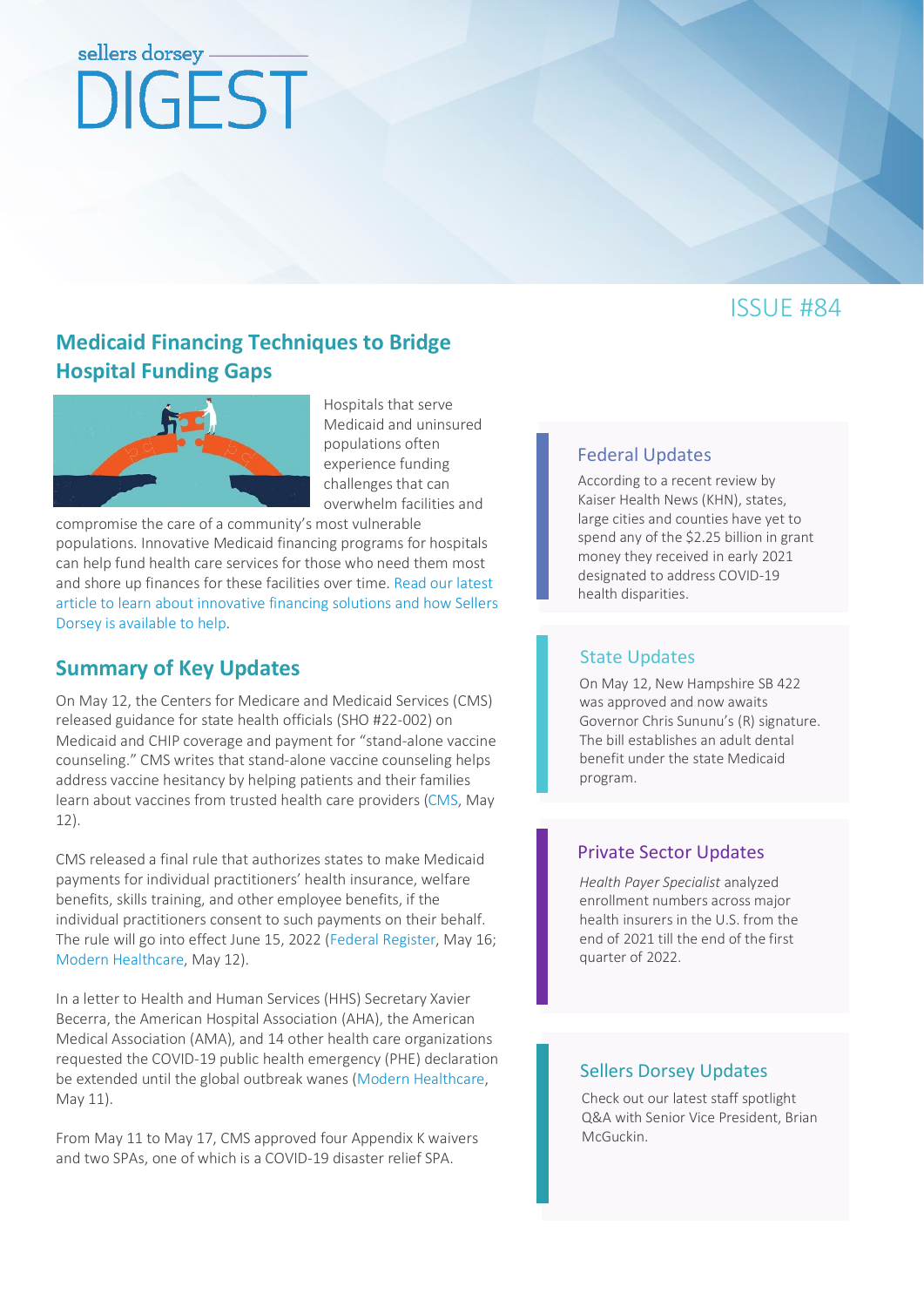## <span id="page-1-0"></span>FEDERAL UPDATES

#### News

In a set of [letters](https://insidehealthpolicy.com/sites/insidehealthpolicy.com/files/documents/2022/may/he2022_1186.pdf) to several prominent third-party vendors determining Medicaid eligibility, House Committee on Energy and Commerce Chair Frank Pallone (D-NJ) and Senate Finance Chair Ron Wyden (D-OR) raised concerns over the incentives for these contractors involved in the post-PHE Medicaid redetermination process. The lawmakers claim they are aware of reports that prominent contractors involved in PHE redeterminations have a track record of poor performance and that some contractors may be incentivized to remove more members from state Medicaid rolls than necessary for financial gain. The letters request contractors turn over details on past Medicaid eligibility work, prior terminated contracts and penalties, the nature of each company's business with states, and Medicaid redetermination contracts to the committee by July 1 [\(Inside Health Policy,](https://insidehealthpolicy.com/daily-news/pallone-wyden-question-contractors%E2%80%99-role-medicaid-redeterminations) May 12[; House Committee on Energy and Commerce,](https://energycommerce.house.gov/newsroom/press-releases/pallone-wyden-question-state-contractors-on-preparation-and-planning-for) May 6).

#### Federal Regulation

- On May 12, CMS released a state health official guidance [\(SHO #22-002\)](https://www.medicaid.gov/federal-policy-guidance/downloads/sho22002.pdf) on Medicaid and CHIP coverage and payment for "stand-alone vaccine counseling." Stand-alone vaccine counseling occurs when a patient or caregiver receives vaccine counseling from a health care practitioner but does not receive the vaccine at that time. In the guidance, CMS writes that stand-alone vaccine counseling helps address vaccine hesitancy by helping patients and their families learn about vaccines from trusted health care providers. CMS believes coverage of stand-alone vaccine counseling could help states increase COVID-19 and other vaccination rates for Medicaid and CHIP beneficiaries. Furthermore, CMS interprets the Medicaid Early and Periodic Screening, Diagnostic, and Treatment (EPSDT) benefit to require states to provide coverage of stand-alone vaccine counseling to beneficiaries under the age of 21 who are eligible. Additionally, the American Rescue Plan (ARP) provisions that require state Medicaid programs to cover COVID-19 vaccine administration without cost-sharing and allows 100% FMAP temporarily available for state Medicaid expenditures on COVID-19 vaccines, is interpreted to include stand-alone COVID-19 vaccine counseling. States have the option to cover stand-alone vaccine counseling for Medicaid beneficiaries who are not eligible for EPSDT [\(CMS,](https://www.medicaid.gov/federal-policy-guidance/downloads/sho22002.pdf) May 12).
- CMS has released a final rule that explicitly authorizes states to make Medicaid payments to third parties for individual practitioners' health insurance and welfare benefits, skills training, and other employee benefits, if the individual practitioner consents to such payments on their behalf. This rule will allow state Medicaid agencies to provide employee benefits to home health aides not working with an agency. Home health is a popular Medicaid service among patients. However, it is marred by significant worker shortages often because of low wages and little to no benefits. The rule is not mandatory for states but gives them the flexibility to boost home health access. The rule will go into effect June 15, 2022 [\(Federal Register,](https://www.federalregister.gov/documents/2022/05/16/2022-10225/medicaid-program-reassignment-of-medicaid-provider-claims) May 16; [Modern Healthcare,](https://www.modernhealthcare.com/home-health/states-can-again-directly-pay-home-health-aides-insurance) May 12).

#### COVID-19

- According to a recent review by Kaiser Health News (KHN), states, large cities and counties have yet to spend any of the \$2.25 billion in grant money they received in early 2021 designated to address COVID-19 health disparities. The CDC mandated grant funds be used by May 2023 but recently permitted states to apply to extend that time. Most states have only used less than 10% of the grant funds. The KHN review comes after the U.S. passed the one million-threshold of COVID-19 deaths in the country [\(KHN,](https://khn.org/news/article/covid-health-disparities-federal-funding-state-spending/) May 16).
- In a letter to HHS Secretary Xavier Becerra, AHA, AMA, and 14 other health care organizations requested the COVID-19 PHE declaration be extended until the global outbreak wanes. The PHE designation permits numerous policies and rules for health care providers and state governments to be relaxed, including continuous Medicaid enrollment and additional Medicare reimbursement for the treatment of COVID-19 patients. The current declaration is scheduled to expire mid-July, but the Biden administration promised states 60-days' notice before terminating the PHE [\(Modern Healthcare,](https://www.modernhealthcare.com/policy/aha-ama-ask-hhs-covid-19-emergency-extension) May 11).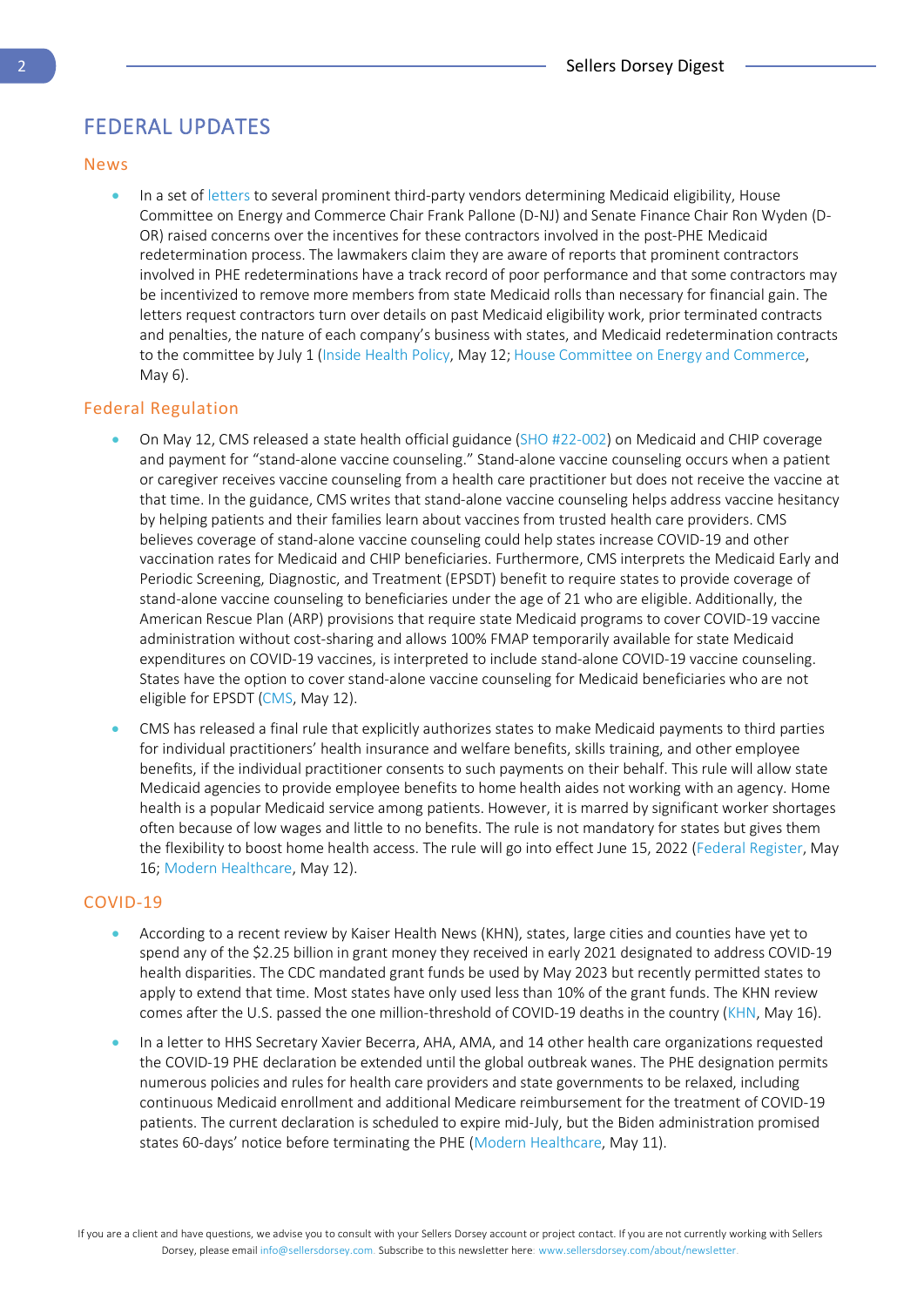• In last week's virtual COVID-19 summit, President Biden acknowledged the one million COVID-19-related deaths in the U.S. and urged world leaders to renew their commitment to combating the virus on a global scale. Government-led research indicates weak public health infrastructure in developing countries has caused many of the COVID-19 vaccines donated to these countries to go unused, prompting Biden's request for \$5 billion in global spending for vaccine coordination efforts. Speakers at the summit announced \$3 billion in new funding commitments to fighting COVID-19, a far more modest outcome than last year's summit. Over 65% of the world's population has received at least one COVID-19 vaccine dose, but less than 16% of individuals in countries with poor public health infrastructure has received one vaccine dose [\(Modern Healthcare,](https://www.modernhealthcare.com/politics-policy/biden-co-hosts-2nd-global-covid-summit-us-nears-1m-deaths) May 12).

#### Studies and Reports

- On May 10, the Kaiser Family Foundation (KFF) published an analysis on "Fiscal and Enrollment Implications of Medicaid Continuous Coverage Requirement During and After the PHE Ends." The analysis examines how much of enrollment growth can be attributed to baseline (expected enrollment increases without the pandemic), and how much can be attributed to the maintenance of eligibility (MOE) requirement during the PHE. Additionally, the study explores costs tied to MOE enrollment growth, includes estimates of fiscal relief provided to states through the enhanced Federal Medical Assistance Percentage (FMAP), and outlines potential scenarios for enrollment levels moving forward. Key findings include the following:
	- o Medicaid enrollment is projected to increase by 25% (22.2 million enrollees) from 2019 through the end of FY 2022.
	- $\circ$  Baseline growth accounts for approximately 3.5 million enrollees and MOE requirement accounts for approximately 18.7 million enrollees.
	- o From FY 2020 through FY 2022, states will have received about \$100.4 billion in fiscal relief due to the enhanced FMAP. This is more than double the total estimated state costs due to the additional MOE enrollees.
	- $\circ$  Assuming the continuous enrollment requirement ends August 1, the number of Medicaid enrollees disenrolled in FY 2023 could range from 5.3 million to 14.2 million and varies by state and eligibility group [\(KFF,](https://www.kff.org/medicaid/issue-brief/fiscal-and-enrollment-implications-of-medicaid-continuous-coverage-requirement-during-and-after-the-phe-ends/) May 10).

## <span id="page-2-0"></span>STATE UPDATES

#### Waivers

- Section 1915(c) Appendix K
	- o [California](https://www.medicaid.gov/state-resource-center/downloads/ca-0141-10-appendix-k-appvl.pdf)
		- Reverts the Multipurpose Senior Services Program (MSSP) waiver managed care payment methodology back to a fee-for-service payment methodology for six impacted Coordinated Care Initiative (CCI) counties as part of the California Advancing and Innovating Medi-Cal (CalAIM) Section 1115 demonstration's approved timeline.
	- o [Iowa](https://www.medicaid.gov/state-resource-center/downloads/ia-0242-0299-combined-appendix-k-appvl.pdf)
		- Amends the service definition of Supported Community Living as detailed in Section A of the Intellectual Disabilities Waiver and Brain Injury Waiver.
		- Amends the service definition of Residential Based Supported Community Living as detailed in Section A for the Intellectual Disabilities Waiver.
	- o [New Hampshire](https://www.medicaid.gov/state-resource-center/downloads/nh-combined-4-appendix-k-appvl.pdf)
		- Establishes a service code for distributing ARP funds for supplemental payments to providers operating under the Developmental Disabilities Waiver, Acquired Brain Disorder Waiver, and In Home Supports Waiver for Children with Developmental Disabilities.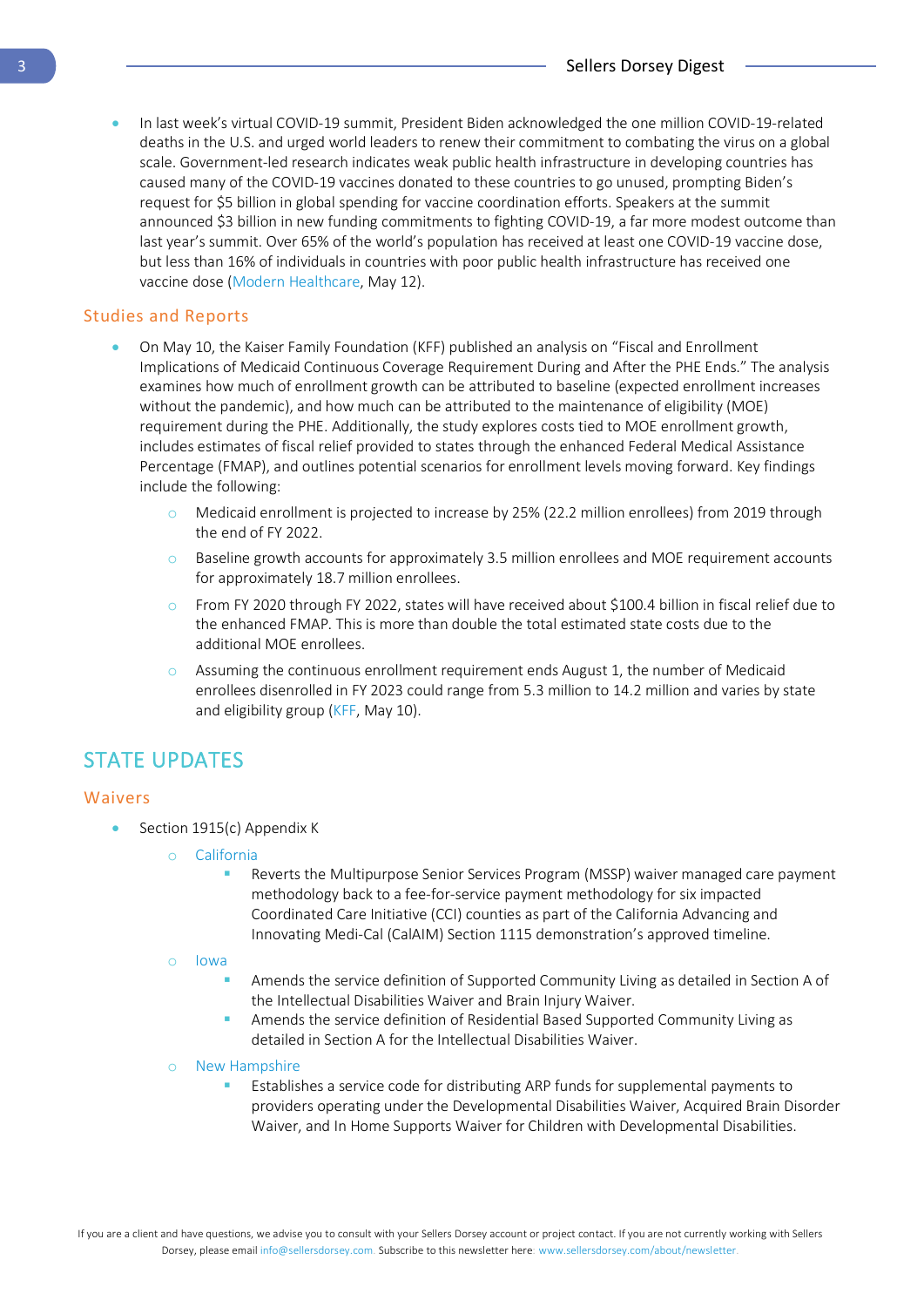#### o [New York](https://www.medicaid.gov/state-resource-center/downloads/ny-0444-0269-combined-5-appendix-k-appvl.pdf)

- **Establishes the following changes under the Nursing Home Transition and Diversion and** Traumatic Brain Injury waivers using ARP funds:
	- Provides a retroactive one-time performance payment for each direct service staff person hired throughout the PHE or the Appendix K period.
	- Implements a statewide training stipend program to reimburse providers for a portion of costs incurred above and beyond expenses the provider typically sustains for training staff due to turnover caused by the PHE.
	- Provides an additional stipend to staff who are fully vaccinated against COVID-19.
	- Enhances current rates for Structured Day Programs and Home and Community Support Services Nursing visits.

#### SPAs

- Administrative SPAs
	- o Oklahoma [\(OK-22-0021,](https://www.medicaid.gov/medicaid/spa/downloads/OK-22-0021.pdf) effective January 1, 2022): Updates state plan to comply with Section 210 of the 2021 Consolidated Appropriations Act related to mandatory Medicaid coverage and reimbursement of routine patient costs furnished in connection with participation in qualifying clinical trials.
- COVID-19 SPAs
	- $\circ$  Louisiana [\(LA-22-0013,](https://www.medicaid.gov/medicaid/spa/downloads/LA-22-0013.pdf) effective January 1, 2022): Increases the daily per diem rate paid to privately owned or operated nursing facilities and includes a direct care add-on to reimburse Intermediate Care Facilities for Individuals with Intellectual Disabilities for increased costs related to retaining and hiring direct care staff. This time-limited COVID-19 SPA terminates at the end of the PHE.

#### News

- California lawmakers are trying to ban individuals or entities from buying or operating nursing homes without a license and are proposing an overhaul of the licensing process to reject applicants with poor performance data, inexperience, or insufficient financial resources. Currently, companies or individuals in California can buy or run nursing homes before obtaining a license. State assembly member Al Muratsuchi (D) authore[d AB 1502,](https://leginfo.legislature.ca.gov/faces/billNavClient.xhtml?bill_id=202120220AB1502) which requires an owner or company to apply for a license 120 days before buying or operating a nursing home and includes disclosing financial records of all potential owners and investors. The bill now awaits a hearing in the Senate [\(KHN,](https://khn.org/news/article/after-the-pandemic-hit-nursing-homes-hard-lawmakers-push-to-tighten-licensing-rules/) May 16).
- During a forum on May 13, Democratic gubernatorial candidates in Tennessee pushed for Medicaid expansion to improve health equity in the state. Candidates Dr. Jason Martin and Memphis City Council Member JB Smiley, Jr. reminded attendees that if Tennessee expands TennCare, an estimated 300,000 additional individuals will be covered. Both candidates called for more efforts for the state's smaller underserved communities, rather than investing only in the Tennessee's largest cities. The next forum will be on May 19 at Lipscomb University in Nashville [\(Yahoo News,](https://news.yahoo.com/tennessees-democratic-gubernatorial-candidates-call-022928285.html) May 13).
- On May 12, New Hampshire [SB 422](https://legiscan.com/NH/text/SB422/2022) was approved and now awaits Governor Chris Sununu's (R) signature. The bill establishes an adult dental benefit under the state Medicaid program, which will provide coverage for standard, emergency, and preventative dental care to about 85,000 enrollees. This will be the first time that coverage is available across New Hampshire and the state share of the cost is estimated at \$7.5 million annually. Public support for expanded benefits was a large issue during last year's public hearing on the budget. If signed into law, expanded benefits will begin April 2023 [\(Sentinel Source,](https://www.sentinelsource.com/news/local/expanded-dental-benefits-for-medicaid-recipients-on-the-cusp-of-becoming-reality/article_5cfb2df1-27b3-56ba-9747-85d4e264a2e4.html) May 13).
- Florida's Medicaid agency, the Agency for Health Care Administration (AHCA), has released a request for information (RFI) seeking best operational strategies, performance metrics, and provider networks that will improve birth outcomes for mothers and infants, maximize home- and community-based services (HCBS) aging-in-place programs, and utilize value-based payment designs. The RFI comes as AHCA is scheduled to start a new contract procurement process for its \$24 billion Medicaid program in the fourth quarter of this year. RFI responses are due June 3 [\(Health Payer Specialist,](https://www.healthpayerspecialist.com/c/3599914/461664/florida_seeks_medicaid_expertise_contract_nears?referrer_module=issueHeadline&module_order=1) May 11).